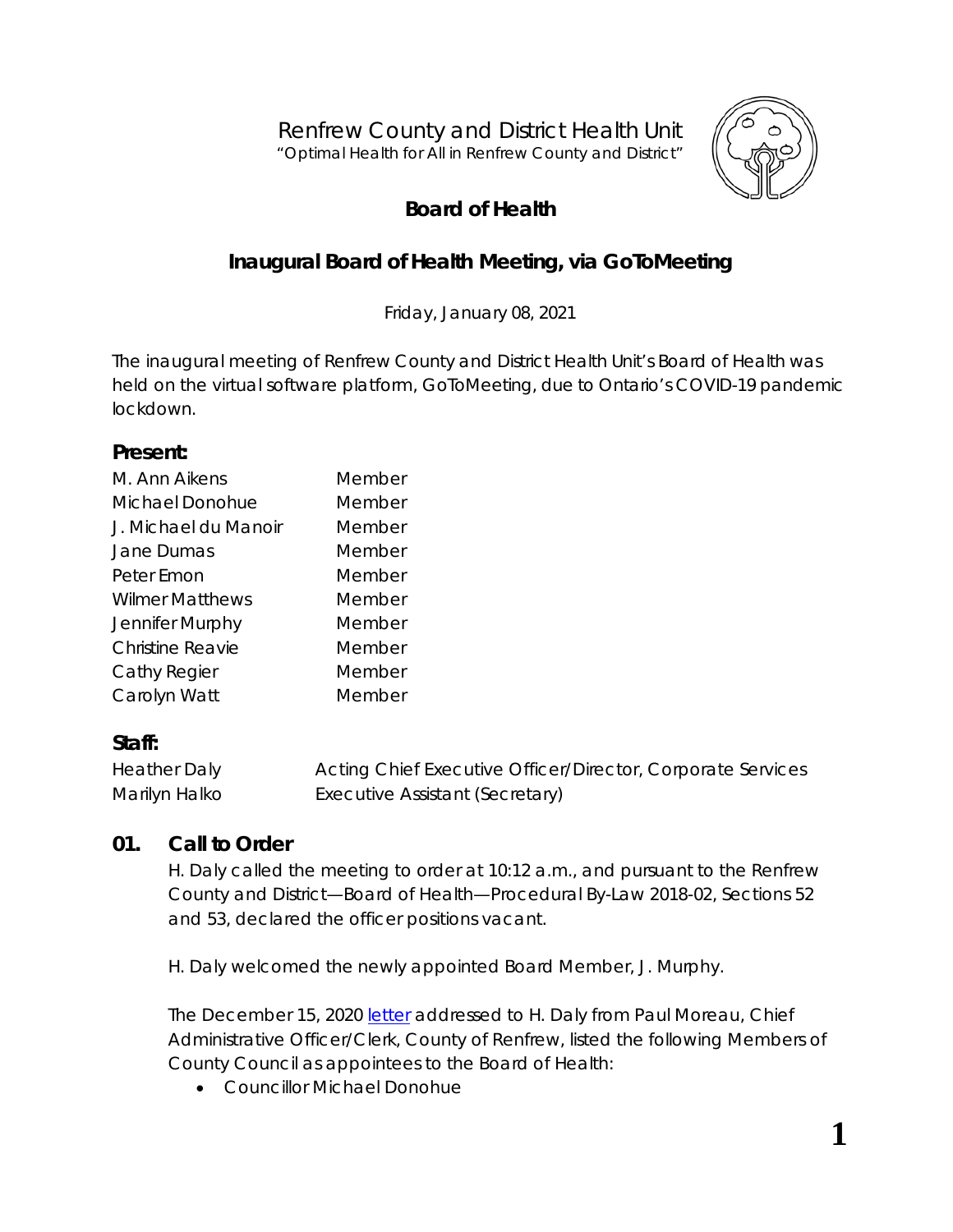- Councillor Peter Emon
- Councillor Jennifer Murphy (new Member)
- Councillor Cathy Regier.

#### **02. Agenda Approval**

The agenda was approved as presented.

#### **Resolution: # 1 IBoH 2021-Jan-08**

A motion by C. Reavie; seconded by M. A. Aikens; be it resolved that the agenda for the Inaugural Board of Health be approved, as presented.

Carried

After the agenda was approved, M. Donohue questioned the necessity of appointing the Board of Health Secretary and Treasurer, per items 04. c. and 04. d., on the agenda.

### **03. Declarations of Conflict of Interest**

There were no declarations of conflict of interest.

Prior to today's meeting, the Secretary sent, via email, the *Acknowledgement of Conflict of Interest Policy* form for completion by the Members. The completed forms, which cover the period from 2021-Jan-01 to 2021-Dec-31, were returned to the Secretary, via email or post.

The following is an excerpt from *Renfrew County and District Health Unit—Board of Health—Procedural By-Law 2018-02—Section 11 b.—*about the policy:

*Every member of the BoH shall sign an Acknowledgment of Conflict of Interest Policy form, [Appendix D,](http://portal.rcdhu.com/board/wp-content/uploads/2021/01/Appendix-D.pdf) at the time of joining the Board and at each inaugural meeting and carry out the obligations set out in the Health Protection and Promotion Act, Ontario Public Health Standards, Ontario Public Health Organizational Standards, Public Health Accountability Agreements, Municipal Conflict of Interest Act, etc., without an actual potential or perceived conflict of interest.*

## **04. Board Elections**

a. Elect Chair

H. Daly presided over the election of the Board of Health Chair and called for nominations for the position.

C. Reavie nominated M. A. Aikens for election to the position of the Chair of the Board of Health.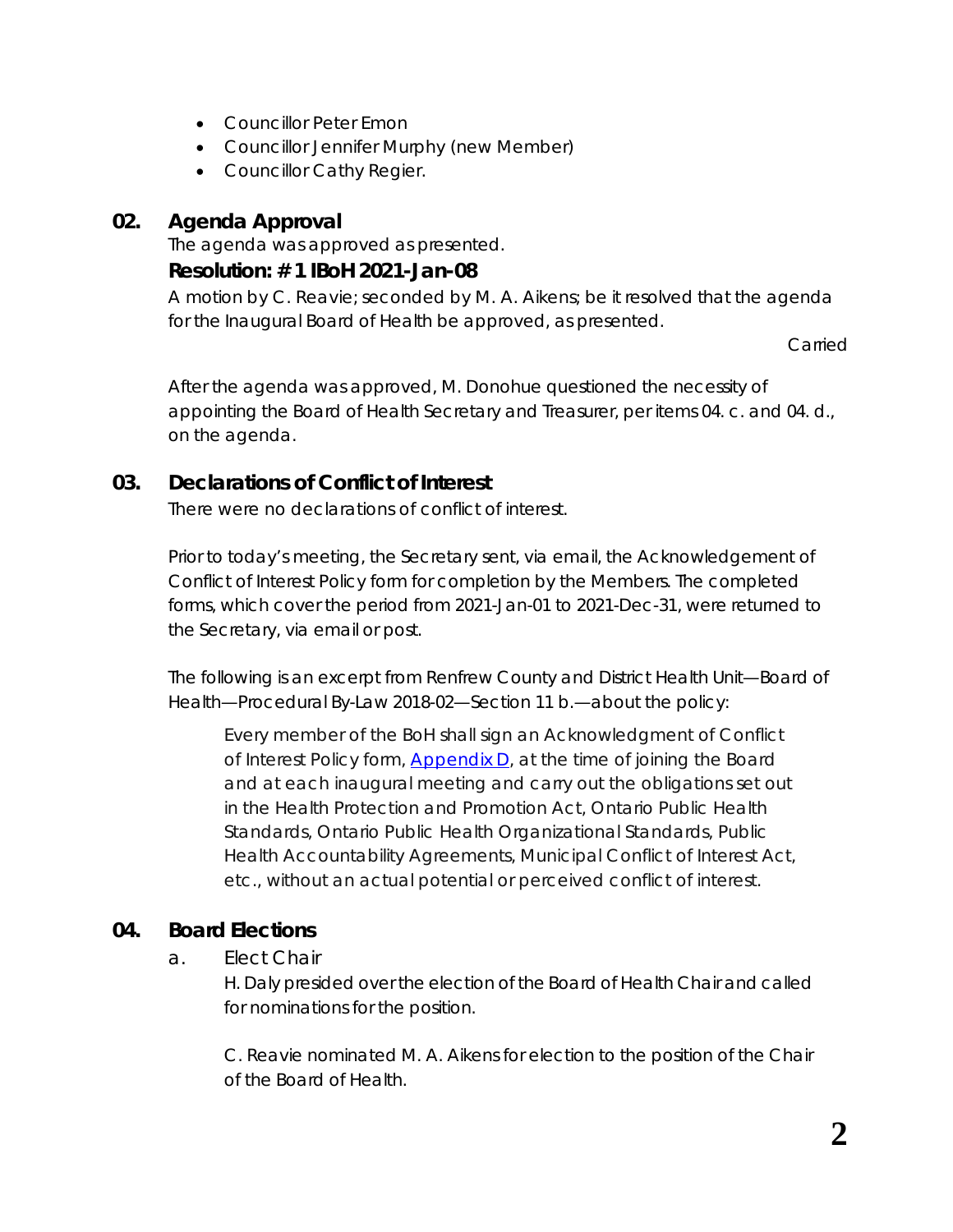## **Resolution: # 2 IBoH 2021-Jan-08**

A motion by C. Reavie; seconded by W. Matthews; be it resolved that M. A. Aikens be nominated for election to the position of Chair of the Board of Health.

Carried

M. A. Aikens confirmed interest in being nominated.

H. Daly called for further nominations.

M. Donohue nominated P. Emon for election to the position of the Chair of the Board of Health.

## **Resolution: # 3 IBoH 2021-Jan-08**

A motion by M. Donohue; seconded by C. Regier; be it resolved that P. Emon be nominated for election to the position of Chair of the Board of Health.

**Carried** 

- P. Emon confirmed interest in being nominated.
	- 1. H. Daly called for further nominations.
	- 2. H. Daly called for further nominations.
	- 3. H. Daly called for further nominations.

There were no further nominations.

After receiving the names of the two nominees for the Board of Health Chair, the Secretary prepared a secret voting ballot on the virtual platform—*Survey Monkey* and sent a link, via email, to the Board Members. When all ten Board Members had voted, the results generated by *Survey Monkey* were displayed on the *Share Screen* of *GoToMeeting,* by the Secretary.

M. A. Aikens was elected as the Chair of the Board of Health and presided over the remainder of the Inaugural Board of Health meeting.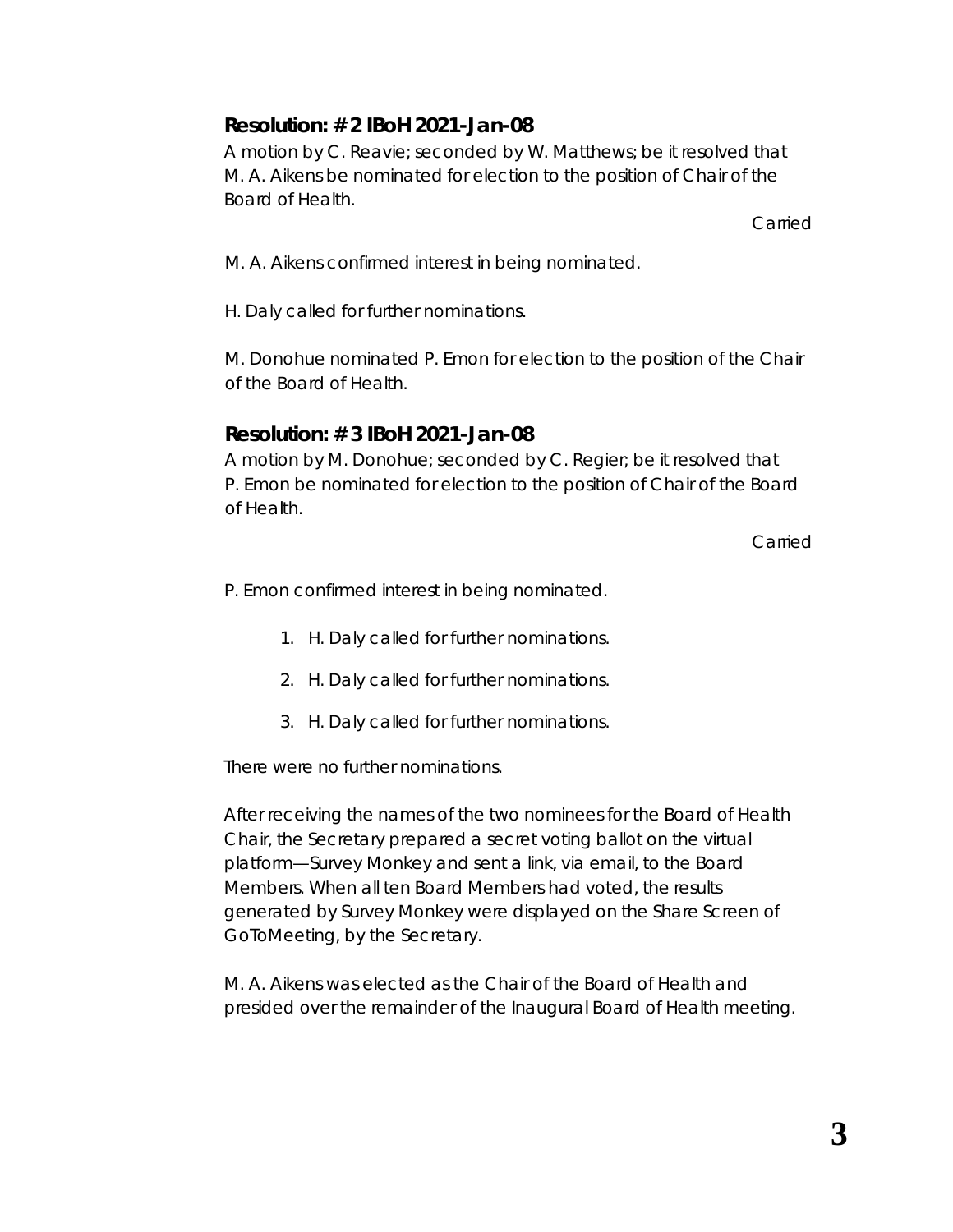b. Elect Vice-Chair

M. A. Aikens called for nominations for the position and election of the Vice-Chair of the Board of Health.

C. Watt nominated C. Reavie for election to the position of Vice-Chair of the Board of Health.

### **Resolution: # 4 IBoH 2021-Jan-08**

A motion by C. Watt; seconded by J. Dumas; be it resolved that C. Reavie be nominated for election to the position of Vice-Chair of the Board of Health.

Carried

C. Reavie confirmed interest in being nominated.

M. A. Aikens called for further nominations.

M. Donohue nominated P. Emon for election to the position of Vice-Chair of the Board of Health.

### **Resolution: # 5 IBoH 2021-Jan-08**

A motion by M. Donohue; seconded by J. Murphy; be it resolved that P. Emon be nominated for election to the position of Vice-Chair of the Board of Health.

Carried

P. Emon confirmed interest in being nominated.

- 1. M. A. Aikens called for further nominations.
- 2. M. A. Aikens called for further nominations.
- 3. M. A. Aikens called for further nominations.

There were no further nominations.

After receiving the names of the two nominees for the Board of Health Vice-Chair, the Secretary prepared a secret voting ballot on the virtual platform—*Survey Monkey* and sent a link, via email, to the Board Members. When all ten Board Members had voted, the results generated by Survey Monkey were displayed on the *Share Screen* of *GoToMeeting,* by the Secretary.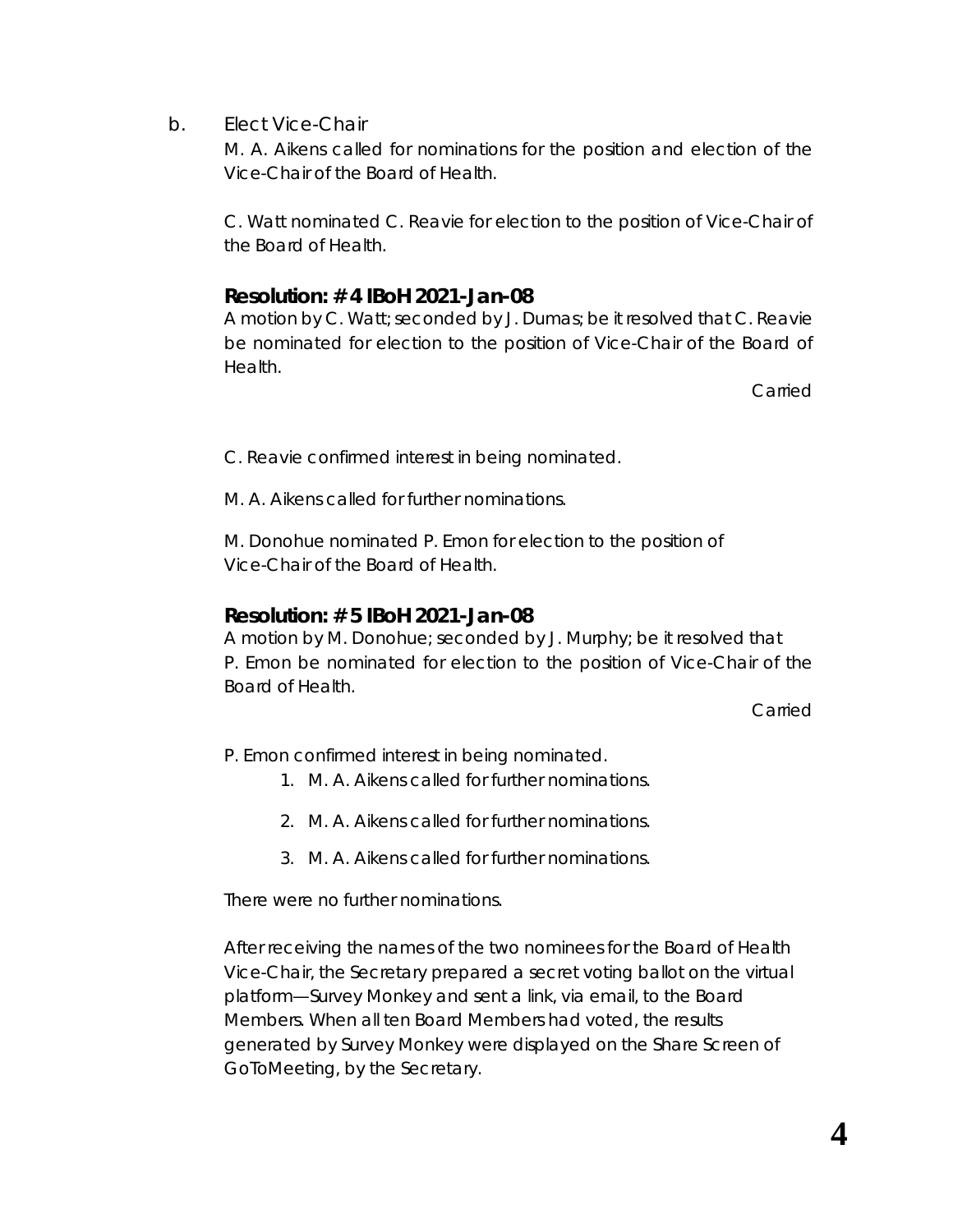The election resulted in a tie.

The tie was broken by lot.

The two contenders' names were written on a piece of paper, shown to the Board on-screen, folded and placed in a paper bag. While on-camera, in plain view, H. Daly drew one of the names from the bag and without viewing the results showed the name, on-screen, to the Board.

P. Emon was elected as the Vice-Chair of the Board of Health.

### **Resolution: # 6 IBoH 2021-Jan-08**

A motion by M. Donohue; seconded by J. Murphy; be it resolved that the Board authorize staff to destroy the electronic ballots of election held this date.

Carried

The Secretary destroyed the electronic secret ballots by deleting the files off the *Survey Monkey* software platform.

Ballots drawn by lot for the Vice-Chair position were also destroyed by the Secretary on-screen, in-front of the Board Members.

- c. Appoint Treasurer *The MOH/CEO or designate shall be duly appointed as Treasurer of the Board.* \*
- d. Appoint Recording Secretary *The MOH/CEO or designate shall be the Secretary of the Board meetings.* \*

## **05. Striking Committee**

a. Appointment of Striking Committee Chair Aikens appointed the following Board Members to the Striking Committee: P. Emon, and C. Watt. The Chair also joined the appointees as a member on the committee.

As Vice-Chair, P. Emon assumed the role of Chair for the Striking Committee.

\**Renfrew County and District Health Unit—Board of Health—Procedural By-Law 2018-02—Sections 6 & 9*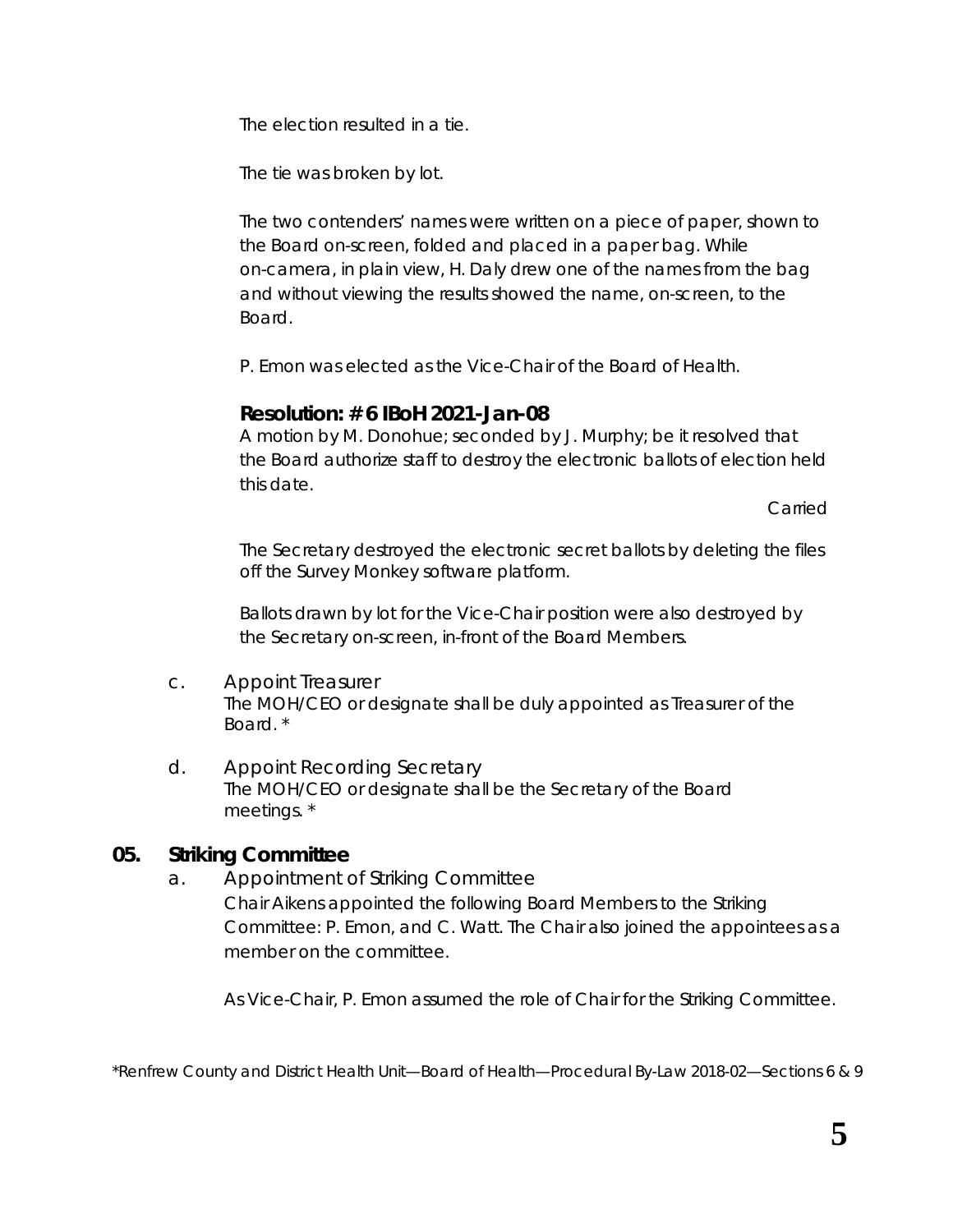At 10:45 a.m., the BoH meeting broke for half an hour, and the Striking Committee moved into another *GoToMeeting* to make decisions regarding the appointments of Members to BOH committees and the appointment of committee chairs.

At 11:15 a.m., the open session of the inaugural meeting reconvened on the initial *GoToMeeting* link.

b. Report of the Striking Committee The [Striking Committee Report](http://portal.rcdhu.com/board/wp-content/uploads/2021/01/Striking-Committee-Report-2021-Jan-08.pdf) was posted on the *Share Screen* of *GoToMeeting* while P. Emon delivered the Report to the Board as follows:

#### **2021 RCDHU Board of Health Committees**

**Governance**: Jane Dumas (Chair), M. A. Aikens, W. Matthews, and M. Donohue

**Resources**: J. M. du Manoir (Chair), M. A. Aikens, C. Watt, and J. Murphy

**Stakeholder Relations**: C. Reavie (Chair), M. A. Aikens, P. Emon, and C. Regier

**Executive**: P. Emon (Executive Committee Chair and BoH Vice-Chair), M. A. Aikens (BoH Chair), J. Dumas (Governance Chair), J. M. du Manoir (Resources Chair), C. Reavie (Stakeholder Relations Chair) and C. Watt (Member).

c. Resolution to accept the Striking Committee's recommendations for 2021 The Striking Committee's recommendations were approved in the following motion:

#### **Resolution: # 7 IBoH 2021-Jan-08**

A motion by C. Reavie; seconded by W. Matthews; be it resolved that the Board approve the recommendations of the Striking Committee for the following 2021 BoH Committees:

Executive—P. Emon (Executive Committee Chair and BoH Vice-Chair), M. A. Aikens (BoH Chair), J. Dumas (Governance Chair), J. M. du Manoir (Resources Chair), C. Reavie (Stakeholder Relations Chair) and C. Watt (Member).

Governance—Jane Dumas (Chair), M. A. Aikens, W. Matthews, and M. Donohue

Resources—J. M. du Manoir (Chair), M. A. Aikens, C. Watt, and J. Murphy

Stakeholder Relations—C. Reavie (Chair), M. A. Aikens, P. Emon, and C. Regier. Carried